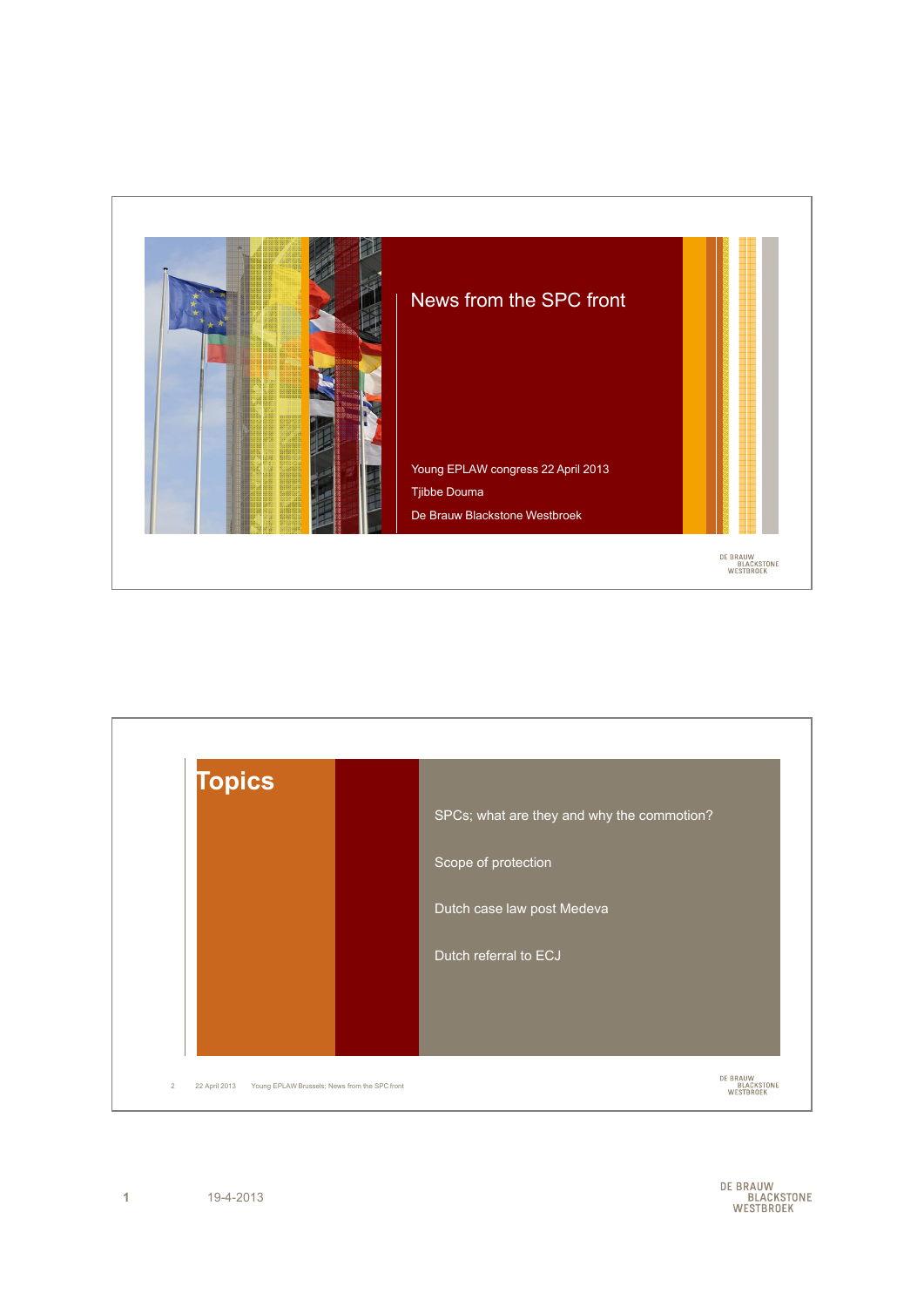

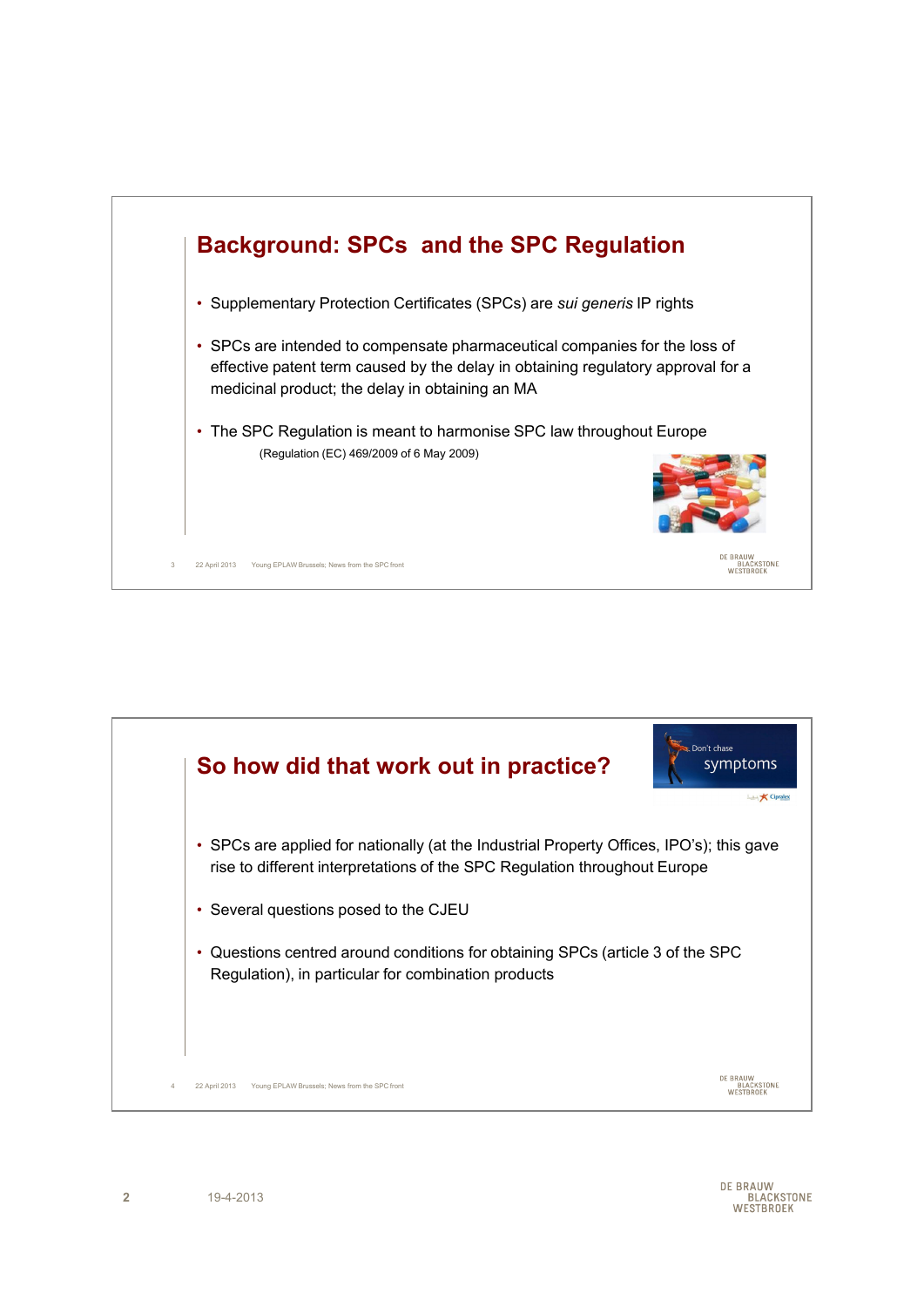

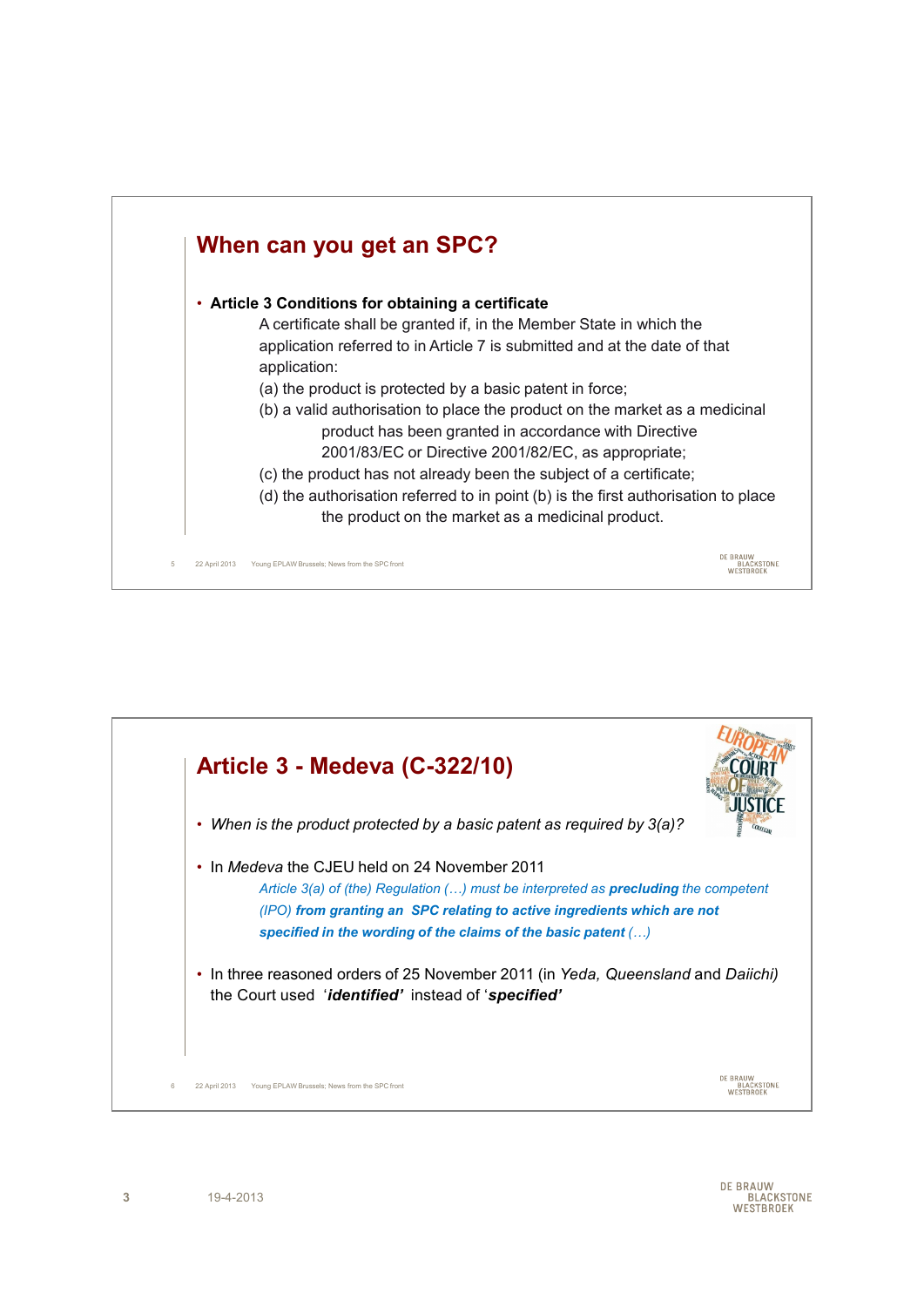

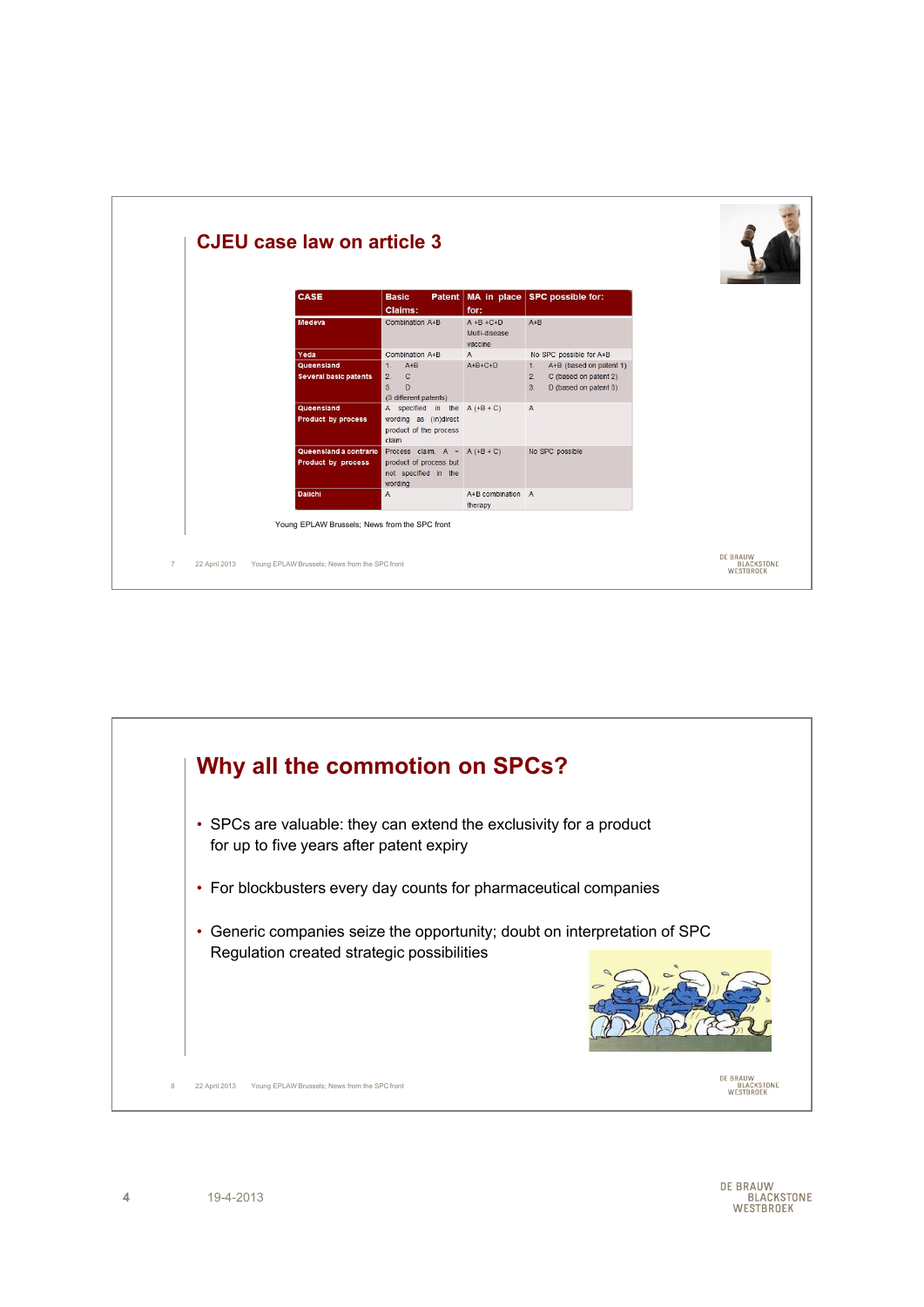

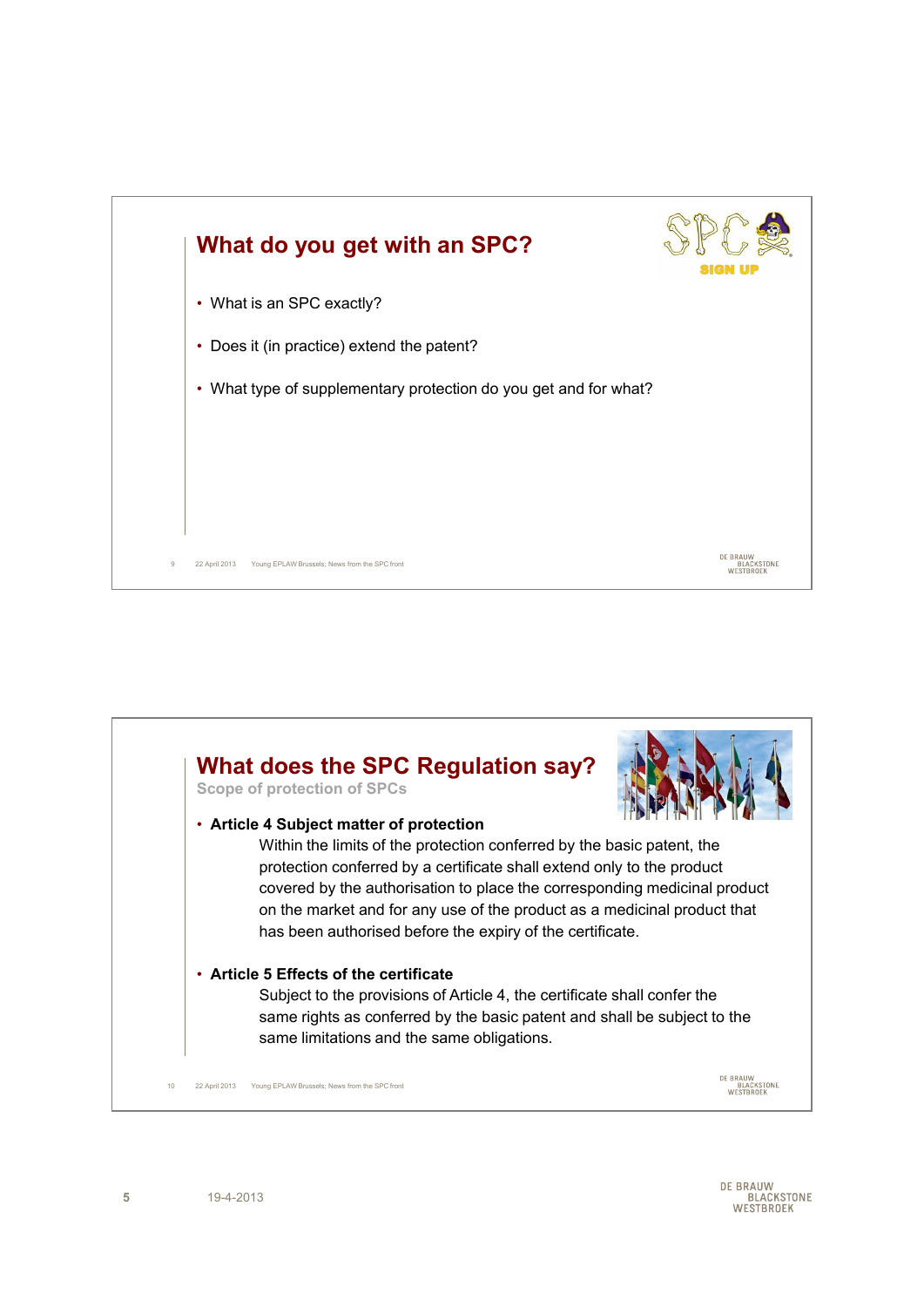

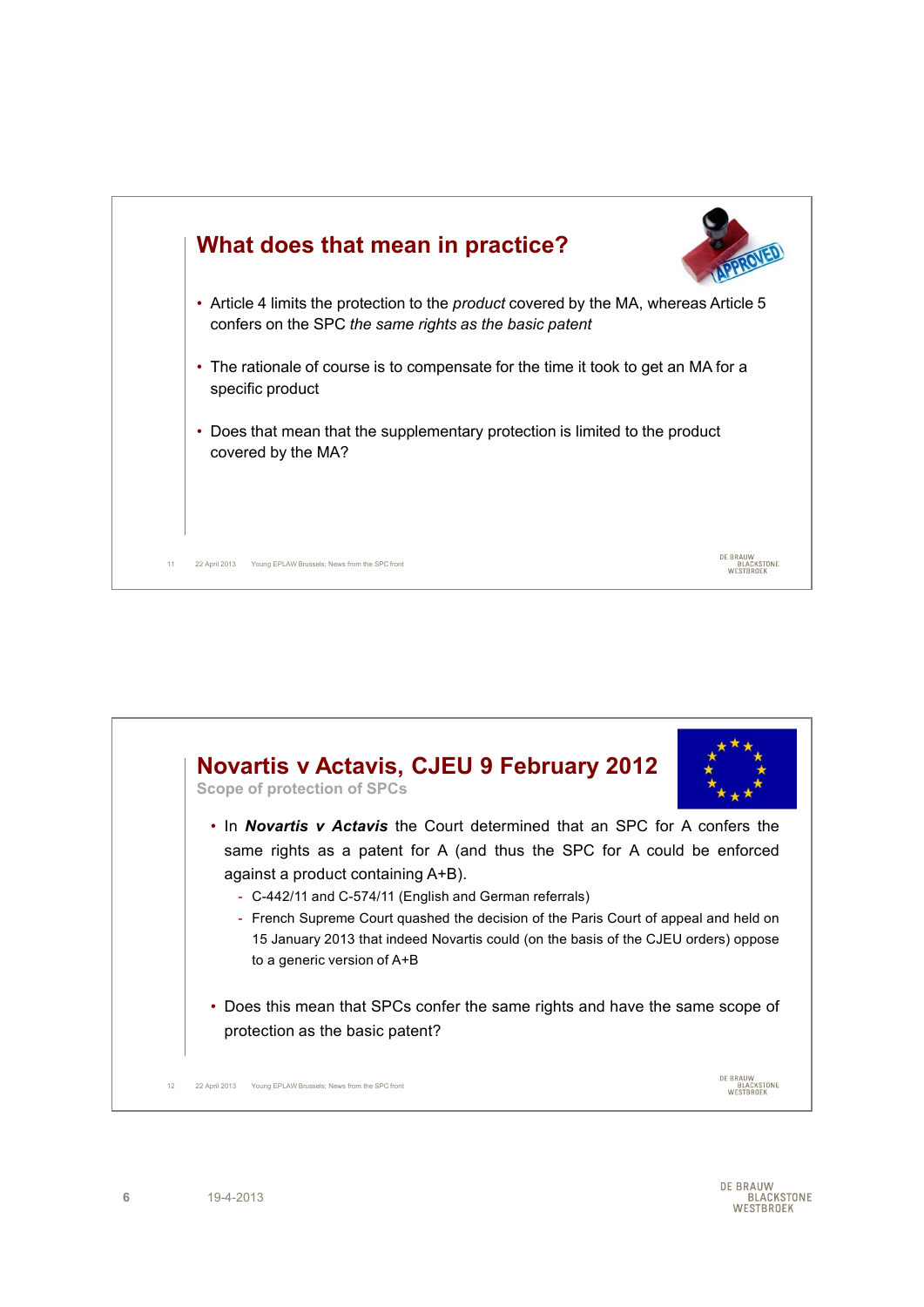

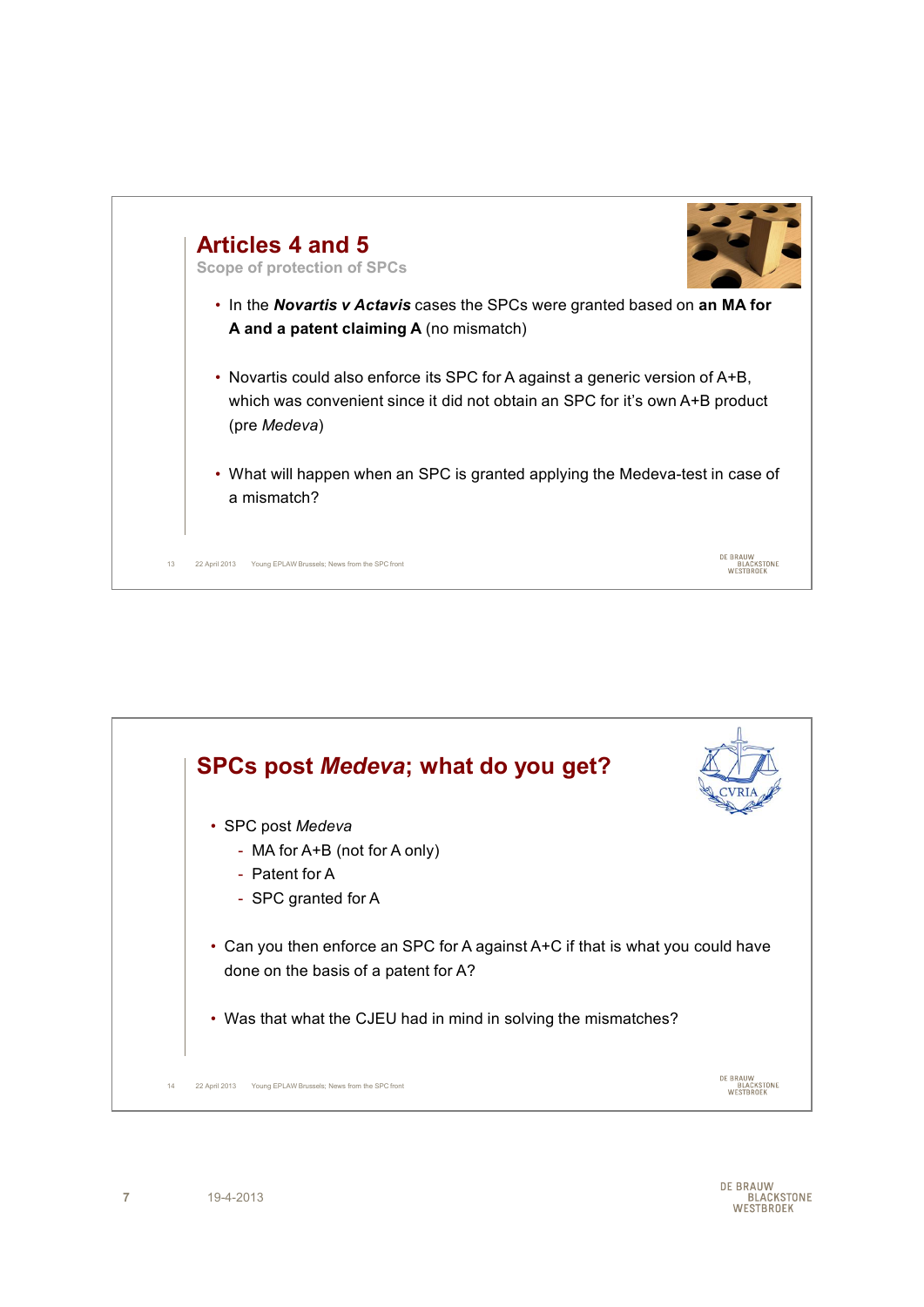

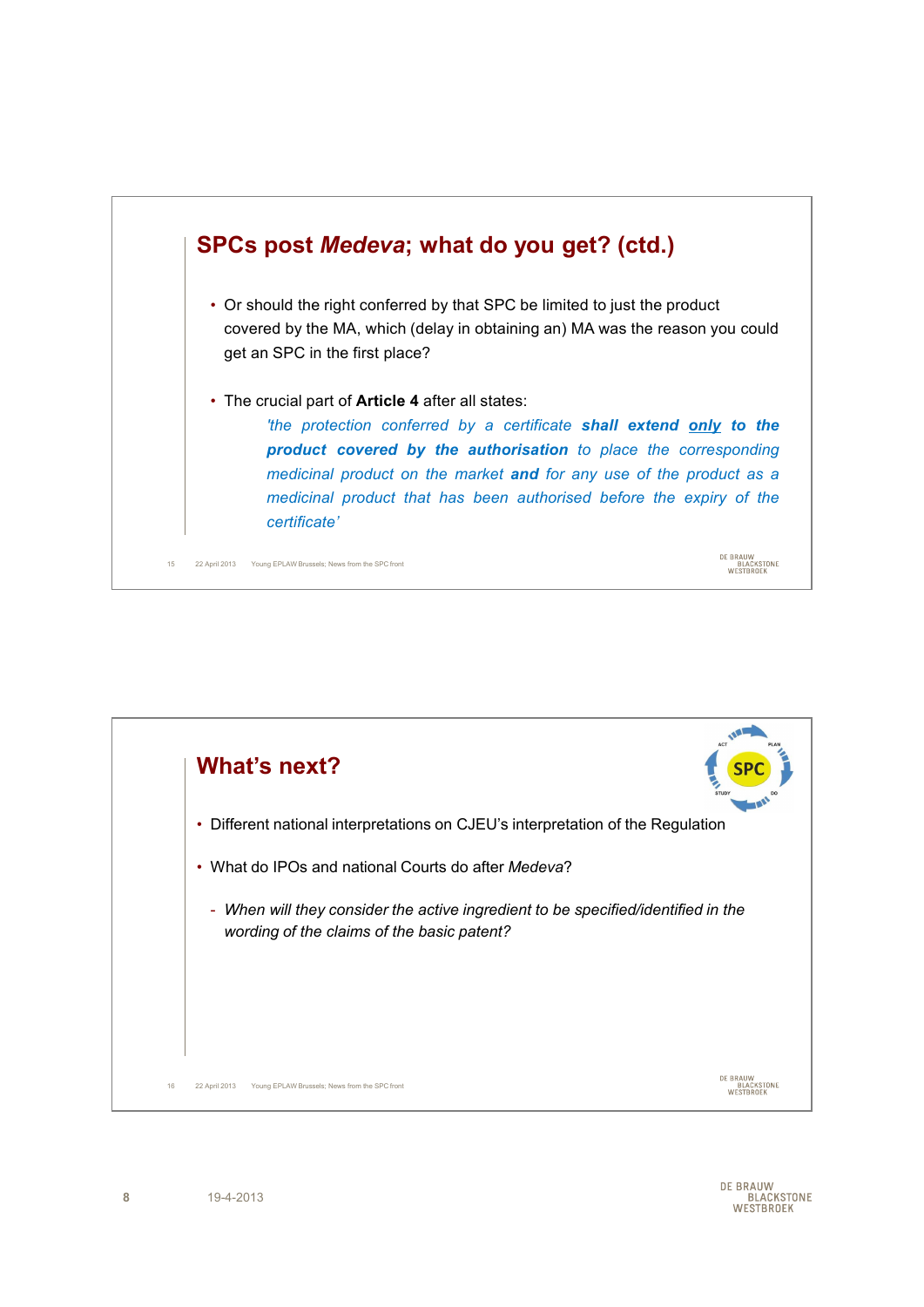

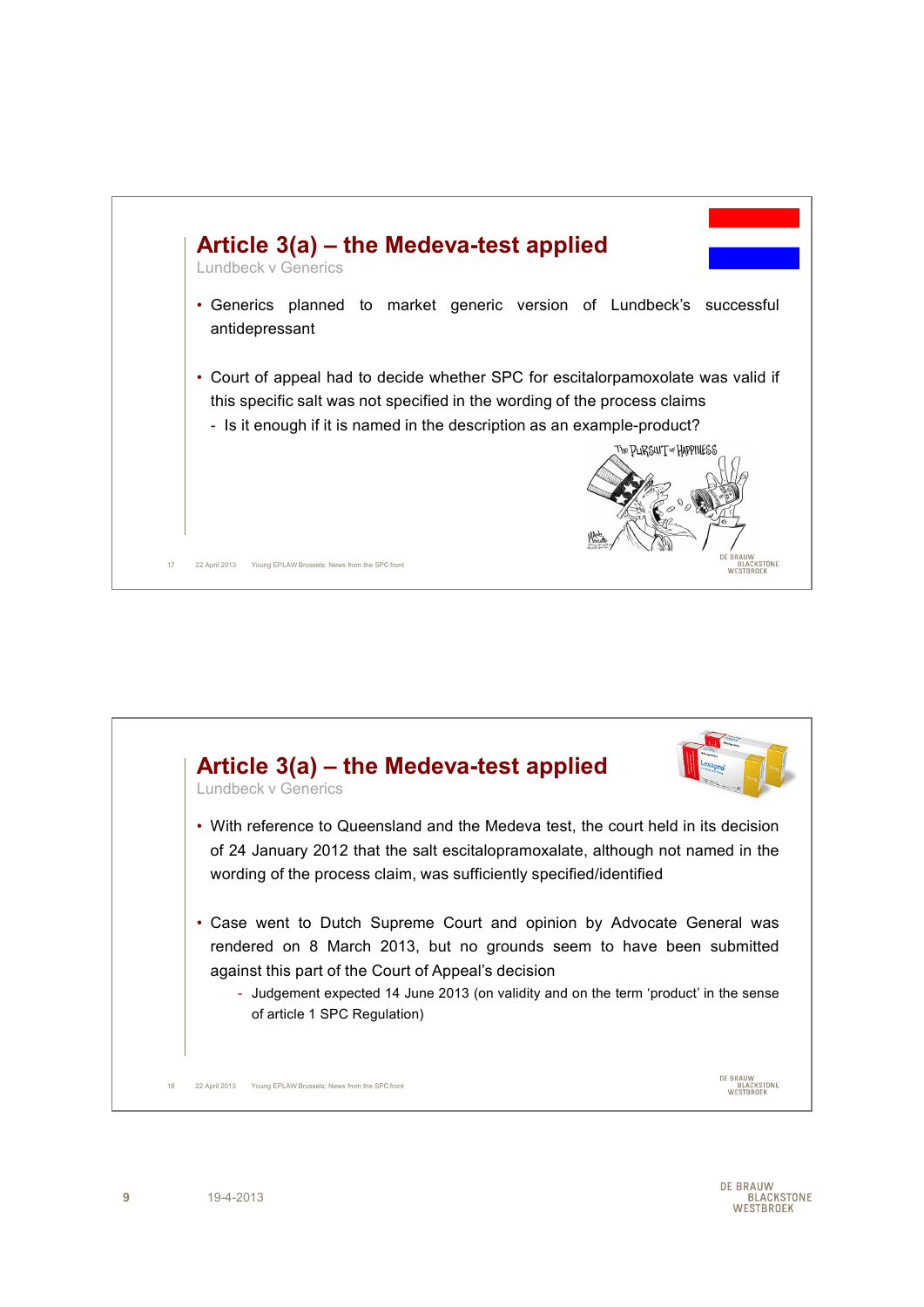

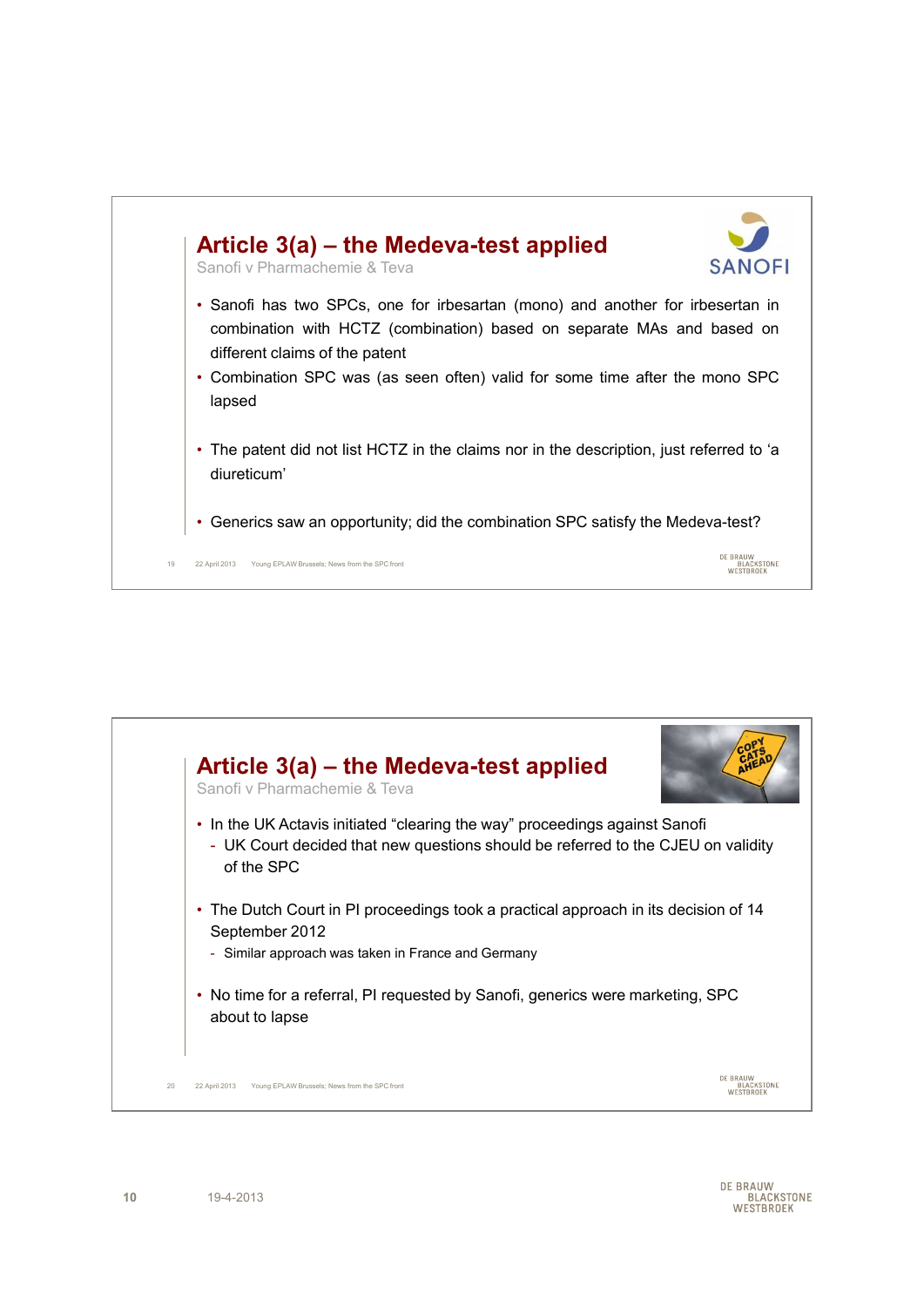



DE BRAUW RAUW<br>BLACKSTONE WESTBROEK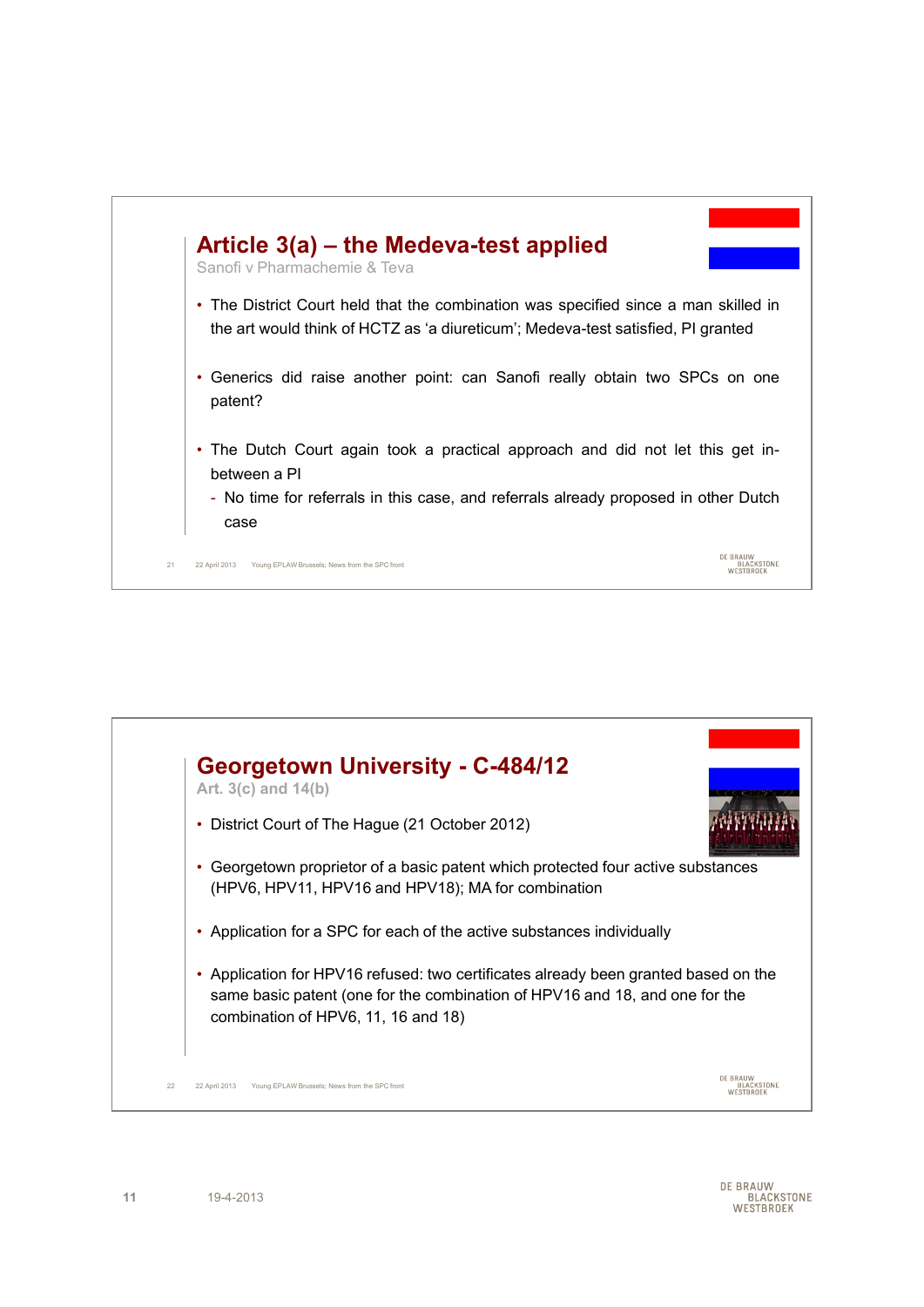